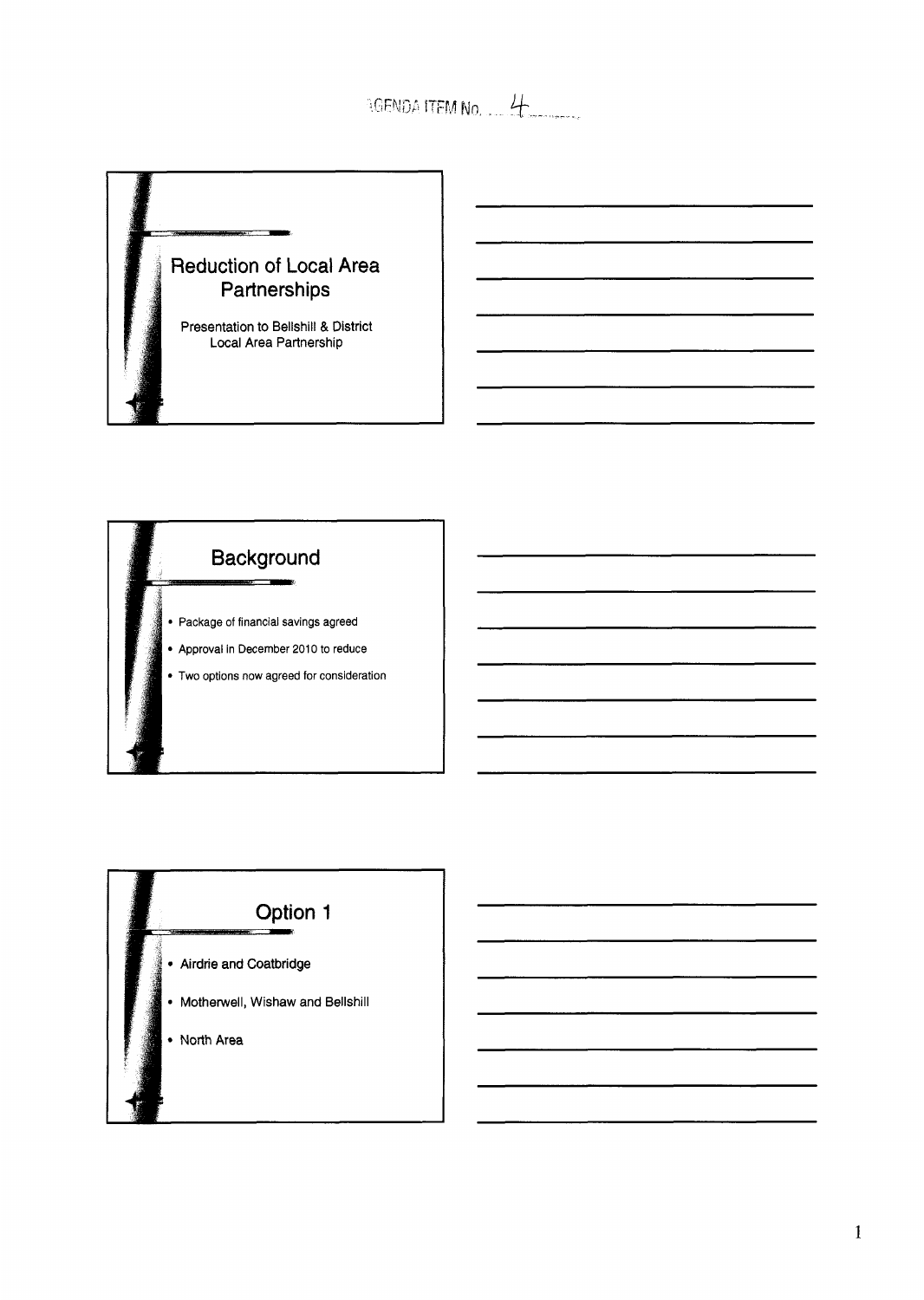



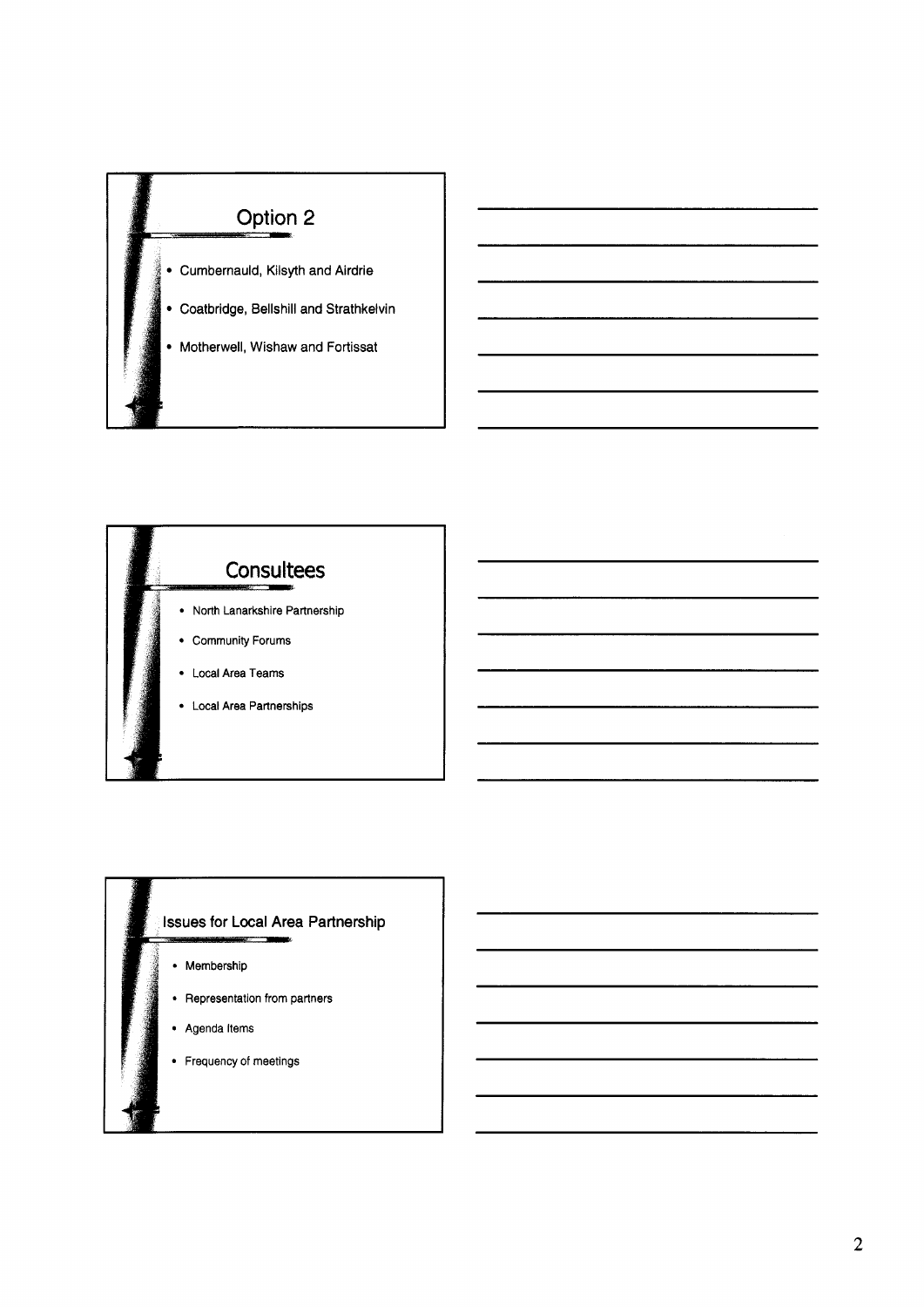



## **Contact Details**

Sharon Smith, Regeneration Services,<br>3<sup>4</sup> Floor Civic Square, Motherwell, ML1<br>48 or email to **B** or email to aronsmith@northlan.gov.uk no later<br>an Friday 6<sup>th</sup> May 2011.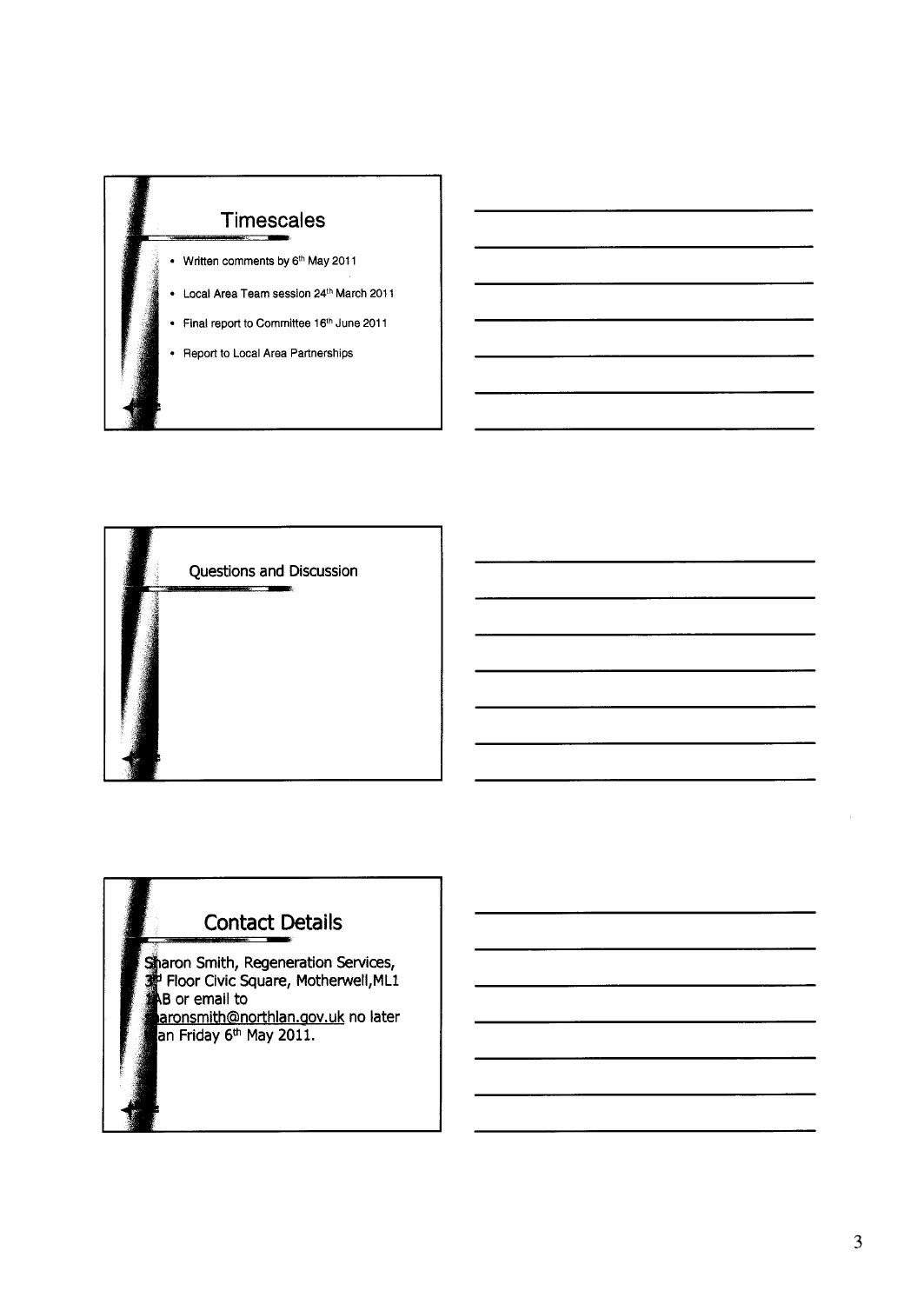#### **Appendix One**

## **Local Area Partnership Areas (Option I)**

| Airdrie and Coatbridge<br>North $ $<br>Motherwell, Wishaw and Bellshill<br>12,164<br>6<br>17,992<br>12<br>15,652<br>18,417<br>17,195<br>13<br>15,288<br>$\overline{2}$<br>18,820<br>14,304<br>14,255<br>3<br>14<br>15<br>14,810<br>15,364<br>13,799<br>18,723<br>$10$<br>13,702<br>$16\,$<br>13,926<br>5 <sub>5</sub><br>11<br>17<br>19,380<br>15,986<br>$18$<br>15,783<br>19<br>18,778<br>20<br>18,820<br>81,712<br>99,159<br>142,287<br>31<br>25<br>44<br>2,025<br>30,583<br>33,550<br>$\overline{3}$<br>51<br>46<br>Airdrie & Villages<br>Northern Corridor<br>Motherwell<br>Cumbernauld<br>Coatbridge<br>Wishaw, Murdoustoun & Fortissat<br>Kilsyth & Villages<br>Bellshill |                      |  |  |  |  |
|---------------------------------------------------------------------------------------------------------------------------------------------------------------------------------------------------------------------------------------------------------------------------------------------------------------------------------------------------------------------------------------------------------------------------------------------------------------------------------------------------------------------------------------------------------------------------------------------------------------------------------------------------------------------------------|----------------------|--|--|--|--|
|                                                                                                                                                                                                                                                                                                                                                                                                                                                                                                                                                                                                                                                                                 |                      |  |  |  |  |
|                                                                                                                                                                                                                                                                                                                                                                                                                                                                                                                                                                                                                                                                                 |                      |  |  |  |  |
|                                                                                                                                                                                                                                                                                                                                                                                                                                                                                                                                                                                                                                                                                 |                      |  |  |  |  |
| <b>Appendix One</b><br>323,158<br>100<br>66,158<br>100                                                                                                                                                                                                                                                                                                                                                                                                                                                                                                                                                                                                                          |                      |  |  |  |  |
|                                                                                                                                                                                                                                                                                                                                                                                                                                                                                                                                                                                                                                                                                 |                      |  |  |  |  |
| <b>Local Area Partnership Areas (Option 1)</b><br>$\%$                                                                                                                                                                                                                                                                                                                                                                                                                                                                                                                                                                                                                          |                      |  |  |  |  |
| Population<br><b>Ward Population</b><br>LAP as % of North Lanarkshire<br>population<br>Deprived Population (SIMD 2009)<br><b>Community Forums</b>                                                                                                                                                                                                                                                                                                                                                                                                                                                                                                                               |                      |  |  |  |  |
| C:\Documents and Settings\mccannde\Local Settings\Temporary Internet Files\OLKB9\PRreductionLAP-jan11.doc                                                                                                                                                                                                                                                                                                                                                                                                                                                                                                                                                                       |                      |  |  |  |  |
|                                                                                                                                                                                                                                                                                                                                                                                                                                                                                                                                                                                                                                                                                 |                      |  |  |  |  |
|                                                                                                                                                                                                                                                                                                                                                                                                                                                                                                                                                                                                                                                                                 |                      |  |  |  |  |
|                                                                                                                                                                                                                                                                                                                                                                                                                                                                                                                                                                                                                                                                                 |                      |  |  |  |  |
|                                                                                                                                                                                                                                                                                                                                                                                                                                                                                                                                                                                                                                                                                 |                      |  |  |  |  |
|                                                                                                                                                                                                                                                                                                                                                                                                                                                                                                                                                                                                                                                                                 |                      |  |  |  |  |
|                                                                                                                                                                                                                                                                                                                                                                                                                                                                                                                                                                                                                                                                                 |                      |  |  |  |  |
|                                                                                                                                                                                                                                                                                                                                                                                                                                                                                                                                                                                                                                                                                 |                      |  |  |  |  |
|                                                                                                                                                                                                                                                                                                                                                                                                                                                                                                                                                                                                                                                                                 |                      |  |  |  |  |
|                                                                                                                                                                                                                                                                                                                                                                                                                                                                                                                                                                                                                                                                                 |                      |  |  |  |  |
|                                                                                                                                                                                                                                                                                                                                                                                                                                                                                                                                                                                                                                                                                 |                      |  |  |  |  |
|                                                                                                                                                                                                                                                                                                                                                                                                                                                                                                                                                                                                                                                                                 |                      |  |  |  |  |
|                                                                                                                                                                                                                                                                                                                                                                                                                                                                                                                                                                                                                                                                                 |                      |  |  |  |  |
|                                                                                                                                                                                                                                                                                                                                                                                                                                                                                                                                                                                                                                                                                 |                      |  |  |  |  |
|                                                                                                                                                                                                                                                                                                                                                                                                                                                                                                                                                                                                                                                                                 |                      |  |  |  |  |
|                                                                                                                                                                                                                                                                                                                                                                                                                                                                                                                                                                                                                                                                                 |                      |  |  |  |  |
|                                                                                                                                                                                                                                                                                                                                                                                                                                                                                                                                                                                                                                                                                 |                      |  |  |  |  |
|                                                                                                                                                                                                                                                                                                                                                                                                                                                                                                                                                                                                                                                                                 |                      |  |  |  |  |
|                                                                                                                                                                                                                                                                                                                                                                                                                                                                                                                                                                                                                                                                                 |                      |  |  |  |  |
|                                                                                                                                                                                                                                                                                                                                                                                                                                                                                                                                                                                                                                                                                 |                      |  |  |  |  |
|                                                                                                                                                                                                                                                                                                                                                                                                                                                                                                                                                                                                                                                                                 |                      |  |  |  |  |
|                                                                                                                                                                                                                                                                                                                                                                                                                                                                                                                                                                                                                                                                                 |                      |  |  |  |  |
|                                                                                                                                                                                                                                                                                                                                                                                                                                                                                                                                                                                                                                                                                 | <b>Total for LAP</b> |  |  |  |  |
|                                                                                                                                                                                                                                                                                                                                                                                                                                                                                                                                                                                                                                                                                 |                      |  |  |  |  |
|                                                                                                                                                                                                                                                                                                                                                                                                                                                                                                                                                                                                                                                                                 |                      |  |  |  |  |
|                                                                                                                                                                                                                                                                                                                                                                                                                                                                                                                                                                                                                                                                                 |                      |  |  |  |  |
|                                                                                                                                                                                                                                                                                                                                                                                                                                                                                                                                                                                                                                                                                 |                      |  |  |  |  |
|                                                                                                                                                                                                                                                                                                                                                                                                                                                                                                                                                                                                                                                                                 |                      |  |  |  |  |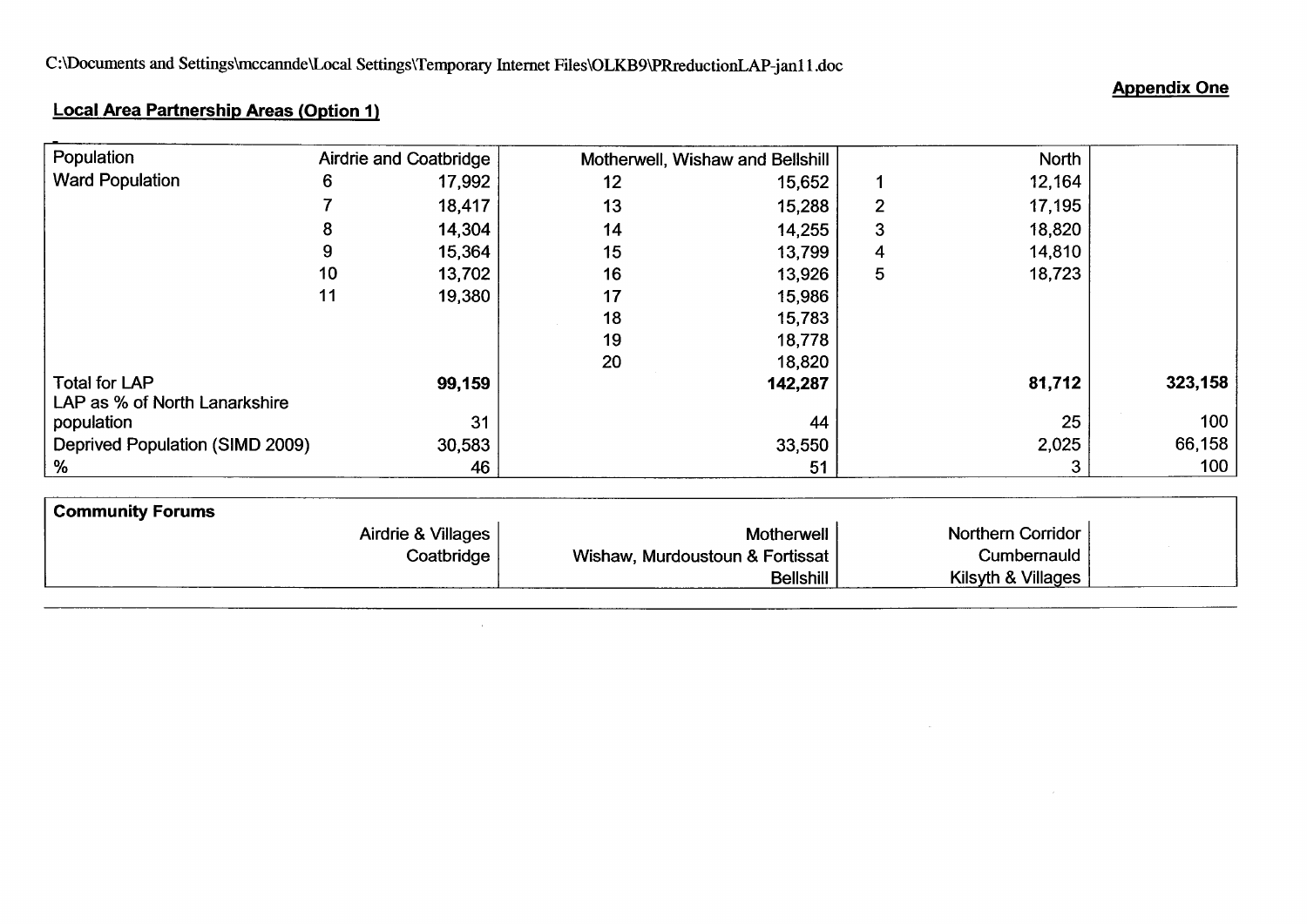### C:\Documents and Settings\mccannde\Local Settings\Temporary Internet Files\OLKB9\PRreductionLAP-jan11.doc **Local Area Partnership Areas (Option 2)**

Airdrie & Villages

| Population                               | Cumbernauld, Kilsyth and Airdrie |                    |    | Coatbridge, Bellshill and Strathkelvin | Motherwell, Wishaw and Fortissat |            |         |
|------------------------------------------|----------------------------------|--------------------|----|----------------------------------------|----------------------------------|------------|---------|
|                                          |                                  | 12,164             | 5  | 18,723                                 | 12                               | 15,652     |         |
|                                          |                                  | 17,195             | 6  | 17,992                                 | 16                               | 13,926     |         |
|                                          | 3                                | 18,820             | 9  | 15,364                                 | 17                               | 15,986     |         |
|                                          | 4                                | 14,810             | 10 | 13,702                                 | 18                               | 15,783     |         |
|                                          |                                  | 18,417             | 13 | 15,288                                 | 19                               | 18,778     |         |
|                                          | 8                                | 14,304             | 14 | 14,255                                 | 20                               | 18,820     |         |
|                                          | 11                               | 19,380             | 15 | 13,799                                 |                                  |            |         |
| <b>Total for LAP</b>                     |                                  | 115,090            |    | 109,123                                |                                  | 98,945     | 323,158 |
| LAP as % of North Lanarkshire population | 35                               |                    | 34 |                                        | 31                               | 100        |         |
| Deprived Population (SIMD 2009)          |                                  | 16,403             |    | 26,236                                 |                                  | 23,519     | 66,158  |
| %                                        |                                  | 25                 |    | 40                                     |                                  | 35         | 100     |
| <b>Community Forums</b>                  |                                  |                    |    |                                        |                                  |            |         |
|                                          |                                  | Cumbernauld        |    | Coatbridge                             |                                  | Motherwell |         |
|                                          |                                  | Kilsyth & Villages |    | <b>Bellshill</b>                       |                                  | Wishaw     |         |

**Strathkelvin** 

Fortissat\*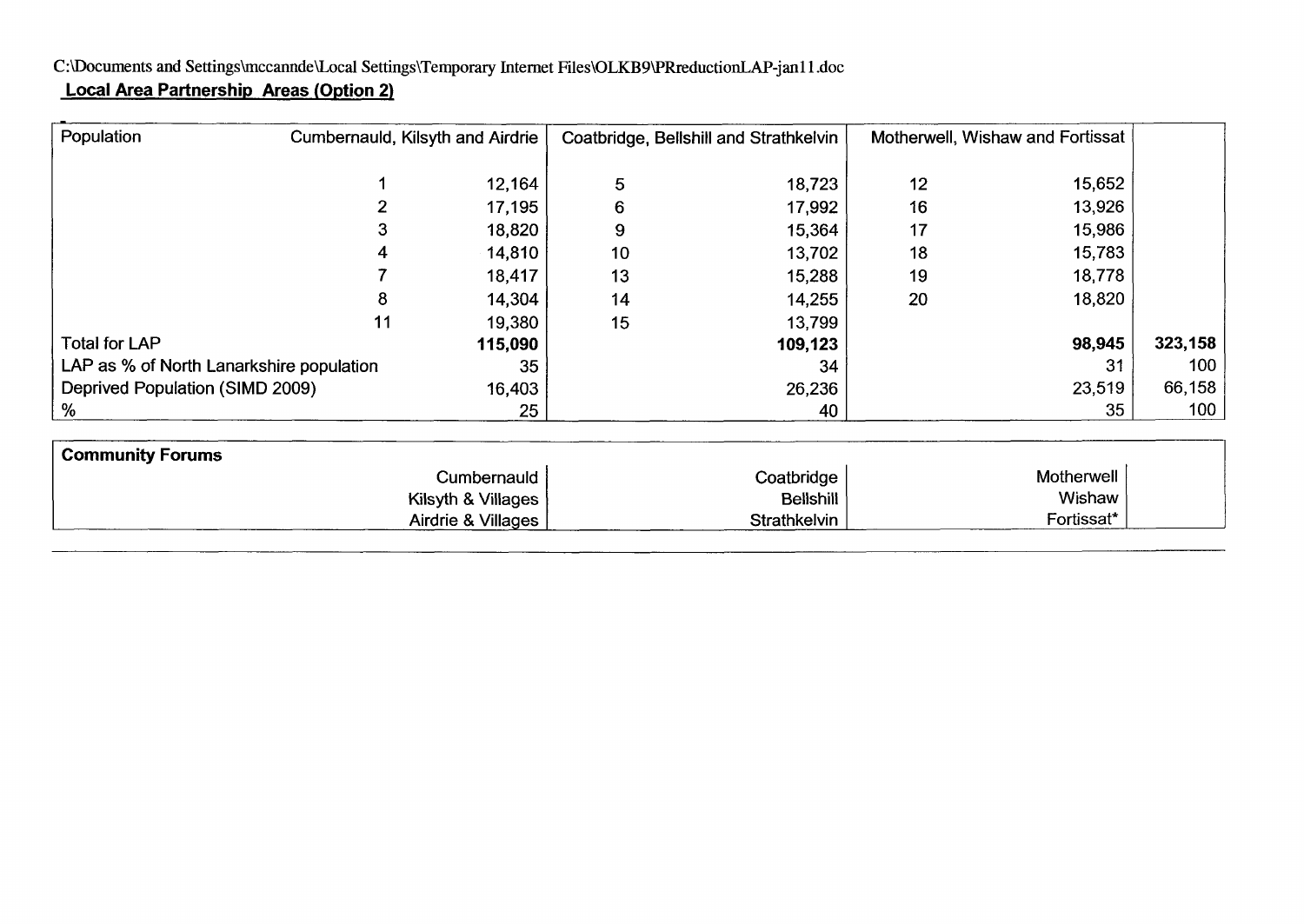#### Option 1



wa m

**PE 1 17** 

**Electoral wards 2007** 



1:154,083